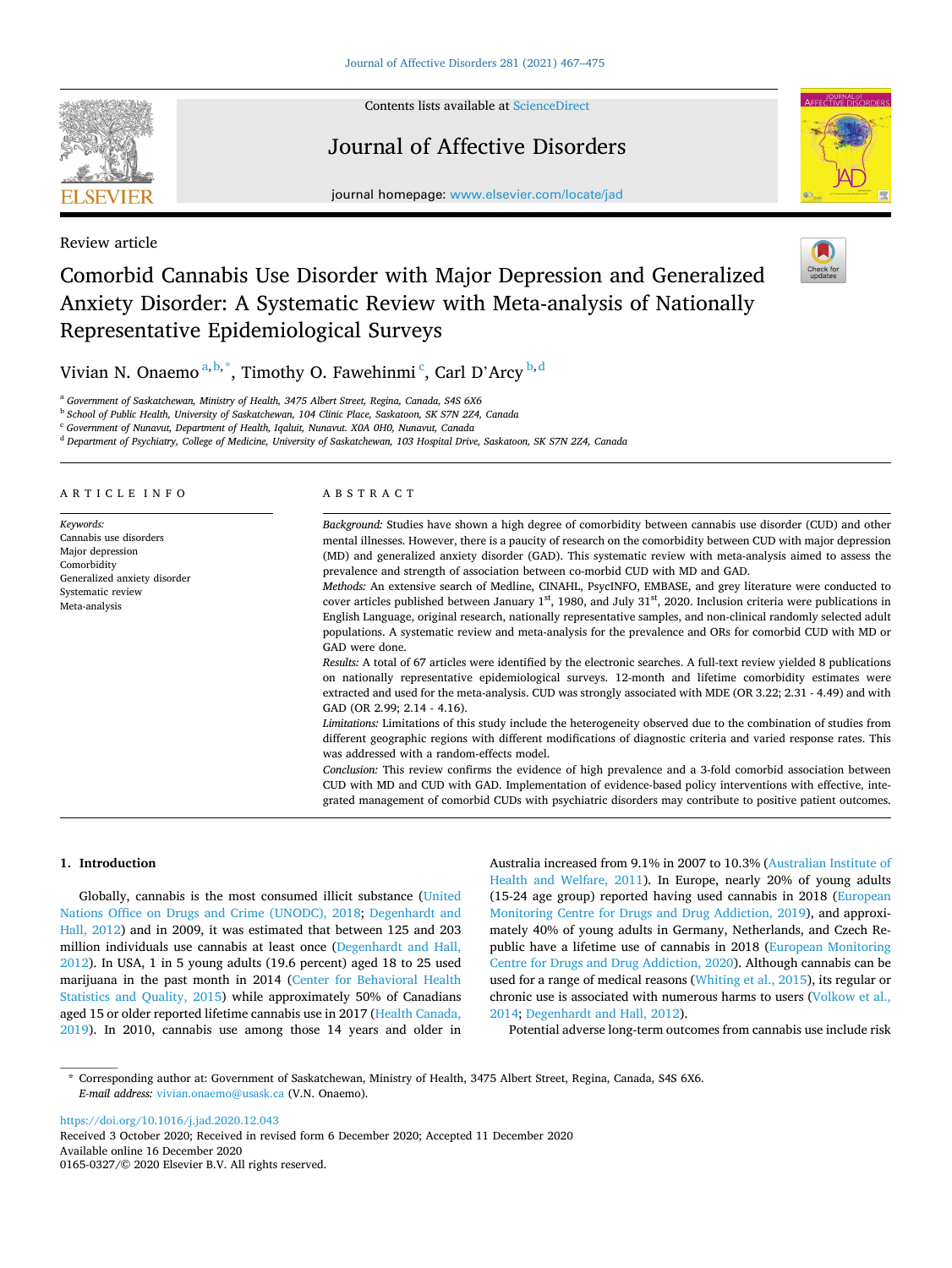of addiction [\(Lopez-Quintero et al., 2011](#page-8-0)), increased risk of the use of other illicit drugs ([Hall and Degenhardt, 2007\)](#page-8-0) and significant IQ decline [\(Meier et al., 2012](#page-8-0)). Evidence suggests that persistent cannabis use often leads to cannabis abuse and/or dependence [\(George and](#page-8-0)  [Vaccarino, 2015](#page-8-0); [Volkow et al., 2014; Silins et al., 2014](#page-8-0); [Pearson et al.,](#page-8-0)  [2013\)](#page-8-0). These two case definitions have been included in the modified DSM-5 diagnostic criteria for cannabis use disorder (CUD) ([American](#page-7-0)  [Psychiatric Association, 2013;](#page-7-0) [Hasin et al., 2013](#page-8-0)). CUD is associated with a high risk of other substance use disorders [\(Volkow et al., 2014](#page-8-0)), low quality of life [\(Lev-Ran et al., 2012](#page-8-0)), low educational achievement ([Lynskey and Hall, 2000](#page-8-0)), cognitive decline [\(Renard et al., 2013](#page-8-0)), impaired driving capability [\(Hartman and Huestis, 2013; Hartman et al.,](#page-8-0)  [2015\)](#page-8-0), and psychiatric symptoms ([Davis et al., 2013](#page-8-0); [Di Forti et al.,](#page-8-0)  [2015\)](#page-8-0).

Previous studies have shown a high degree of comorbidity between drug use disorders and mental illness ([Conway et al., 2006](#page-7-0)) and CUD with other substance use disorders ([Khan et al., 2013\)](#page-8-0). However, there is a paucity of research on the comorbidity of CUD with other psychiatric disorders [\(Agnosti et al., 2002\)](#page-7-0), particularly, comorbidity with Major Depression (MD) and Generalized Anxiety Disorder (GAD) has not been well-established for nationally representative mental health surveys. A better understanding of the co-occurrence of CUD with these two conditions might provide a platform for effective clinical management of patients ([Wilson and Cadet, 2009\)](#page-8-0).

This systematic review with meta-analysis is intended to expand current knowledge by assessing the prevalence and strength of associations between comorbid CUD with GAD and MD in nationally representative samples. Comorbidity has been shown to be a significant predictor of treatment seeking ([Wu et al., 1999\)](#page-8-0), therefore, nationally representative studies where chosen to avoid including studies based on treatment samples that may overestimate the comorbid associations ([Berkson, 1946\)](#page-7-0). Due to the more severe and protracted mental health disorders that characterize comorbidity, the resultant increased help-seeking behavior bias treatment samples ([Berkson, 1946](#page-7-0); [Regier](#page-8-0)  [et al., 1990](#page-8-0); [Rounsaville et al., 1987](#page-8-0)). In addition, to avoid population dynamics such as rural versus urban differences and the influence on comorbid treatment access and estimates, our focus was on national surveys only. General population-based studies provide more robust and generalizable estimates of the comorbidity distribution of CUD and mental health disorders.

Our focus on CUD can be attributed to 1) the growing popularity of legalizing and regulating recreational cannabis, and 2) how its medical uses fit into the equation ([Canadian Centre on Substance Abuse, 2017](#page-7-0); [United Nations Office on Drugs and Crime, 2016](#page-8-0)). For instance, in Canada, cannabis legalization took place on the  $17<sup>th</sup>$  of October 2018, and previous studies have been inconsistent on the adverse health effects CUD ([Canadian Centre on Substance Abuse, 2017\)](#page-7-0). Examination of fatally injured drivers in Canada found that 18.9% tested positive for cannabis use in 2014 [\(Brown et al., 2017](#page-7-0)) whereas a recent Canadian study found no association between vehicle accidents and cannabis use ([Brubacher et al., 2019](#page-7-0)). In Colorado, USA, a 32% and 92% increase in cannabis-related traffic fatalities was recorded after legalizing cannabis use at one year and four year, respectively [\(Lin et al., 2015;](#page-8-0) [Salo](#page-8-0)[monsen-Sautel et al., 2014](#page-8-0)). These findings could be attributed to the short-term intoxicating and impairing effects of cannabis on psychomotor skills required for safe driving, deficits in attention span and slow reaction time of drivers ([Lin et al., 2015;](#page-8-0) [Asbridge et al., 2012;](#page-7-0) [Salo](#page-8-0)[monsen-Sautel et al., 2014\)](#page-8-0).

This systematic review's pooled effect estimates would help to clarify the nature and extent of the relationship between cannabis use disorders (CUDs) i.e. cannabis abuse, cannabis dependence or cannabis use disorder (CUD) with GAD and MD.

# **2. Objectives**

This systematic review with meta-analysis is aimed to assess the

strength of association between comorbid cannabis use disorder (CUD) – cannabis abuse, cannabis dependence, or CUD with MDE and comorbid CUDs with GAD in nationally representative population-based surveys.

### **3. Methods**

The methods were based on the Preferred Reporting Items for Systematic Reviews and Meta-analysis (PRISMA) guidelines ([Liberati et al.,](#page-8-0)  [2009; Moher et al., 2009\)](#page-8-0).

### *3.1. Data sources and search strategy*

A computerized search of the following bibliographic databases: MEDLINE, CINAHL, PsycINFO and EMBASE was conducted using the following search terms: (co-morbid\* or comorbid\* or co-occur\*) OR diagnosis or dual diagnosis(psychiatry), AND (cannabis\* or marijuana\* or drug\* or substance\* or CUD) OR (mental health or mental illness or depress\* or mood disorder or anxiety or GAD) AND (epidemiology or prevalence or incidence or occurrence), for population surveys of humans in English, published online between January  $1<sup>st</sup> 1980$  and July 31<sup>st</sup> 2020. Further search was done for related articles of selected authors (e.g. de Graaf, Grant, Kessler, Merikangas, Reiger, Conway and Swendson), the reference list of included studies and grey literature for dissertations, conference abstracts, formally unpublished journal articles and books were made. Inclusion criteria were publications of original research in English Language, non-clinical, nationally representative, and randomly selected adult populations. Exclusion criteria were studies done on treatment/ clinical/ patient samples, restricted geographic area (e.g. city), a defined cohort population of a country (e.g. students, veterans), children and adolescent.

### *3.2. Selection criteria*

*Inclusion criteria:* 1) Articles were chosen if they were original research on adults that were randomly selected into nationally representative surveys, 2) All included studies had diagnoses for CUD, major depression and GAD based on structured diagnostic instruments. *Exclusion criteria: 1)* Children and adolescent studies were excluded because interviews on them are usually complicated with consent and proxy issues, 2) Studies on subpopulations such as specific cities (e.g. Ontario ([Offord et al., 1996\)](#page-8-0), Munich ([Wittchen et al., 1992\)](#page-8-0), 3) specific age group (e.g. middle-aged), 4) gender-specific or other specific demographics (e.g. veterans, nurses, students), race ([Merikangas et al.,](#page-8-0)  [1998\)](#page-8-0), 5) other comorbidities (e.g. diabetes), institutionalized, and homelessness were excluded as they were not nationally representative. The diagnostic criteria for assessing CUD, major depression and GAD were also used to screen studies. In all included studies diagnoses were based on structured diagnostic instruments.

Selected articles were reviewed and assessed for risk of bias using the tool developed by [Hoy et al. \(2012\)](#page-8-0) by two independent reviewers (TOF and VNO). The first, second and third rounds of exclusions were based on the articles' titles, abstracts and full texts respectively. A full text review was done if there were any disagreements or uncertainties at the first (title) and second (abstract) rounds of the review. A third rater (CD) resolved any disagreements with the full text review.

### *3.3. Data abstraction*

Semi-structured forms were used by the two raters (TOF and VNO) to independently abstract the study characteristics such as, the name of study, name of survey, authors, setting (country), year the survey was conducted, year of publication, journal name, sample size, age range of target population, diagnostic criteria used to assess substance use disorders (SUD) and psychiatric disorders, type of CUD (i.e. CUD, cannabis abuse, cannabis dependence) and psychiatric disorders (major depression and GAD).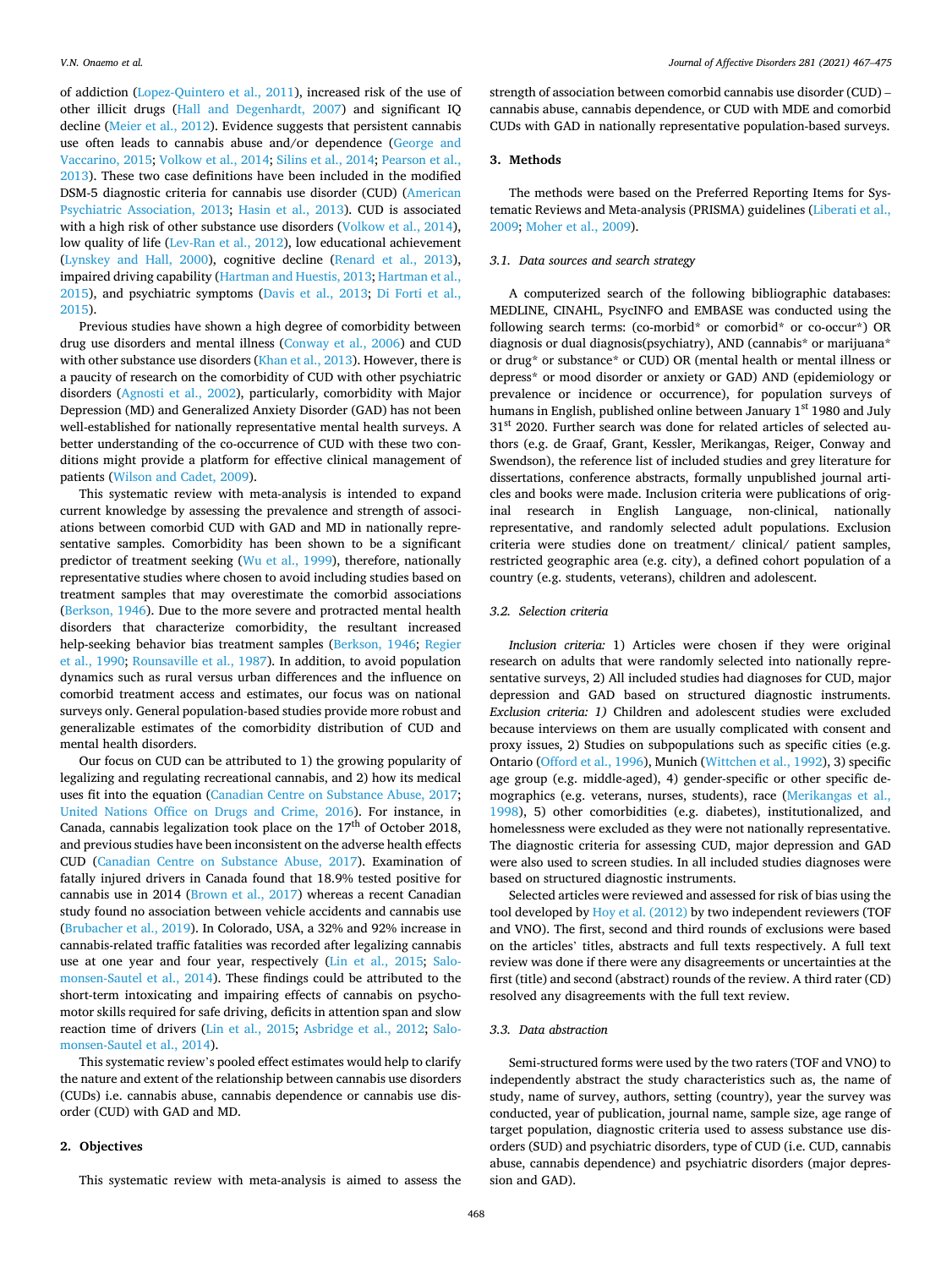The meta-analysis data abstraction included the comorbidity prevalence, odds ratios (ORs) and 95% confidence intervals of major depression, GAD, and cannabis use disorders.

# *3.4. Meta-analysis*

STATA version 14 was used to estimate the pooled ORs of selected articles for Cannabis use disorders (CUDs) with MD and CUDs with GAD.

In these analyses, cannabis use disorders (CUDs) consisted of the spectrum of the disorder that occur with cannabis use, i.e. cannabis use disorder (CUD), cannabis abuse and cannabis dependence. All diagnoses were derived using structured diagnostic instruments in the primary studies.

Heterogeneity with DerSimonian and Laird  $I^2$  Statistic was used to determine the degree of inconsistency across studies' results that is secondary to heterogeneity rather than chance ([Higgins et al., 2003](#page-8-0)), since the estimates would likely vary between populations of different

nationalities and characteristics. A significant percentage of total variation across studies led to the choice of using random effects models as opposed to fixed effects models to account for the heterogeneity. To avoid duplication, articles reporting odds ratios from the same survey were identified and one selected based on quality, estimates reported (lifetime chosen over 12-months) and date of publication (most recent chosen). Publication bias was accounted for with Egger's test and impact of study quality with meta-regression. Sensitivity analysis was done to see the impact of individual studies on the overall estimate. All the studies included in the review were judged to be of high quality.

### **4. Results**

### *4.1. Search findings*

A total of 1133 titles were identified (Fig. 1) after removal of duplicates. 795 articles were judged as not relevant by title by the two



**Fig. 1.** PRISMA flow diagram of search strategy

CUD, cannabis use disorder; GAD, generalized anxiety disorder.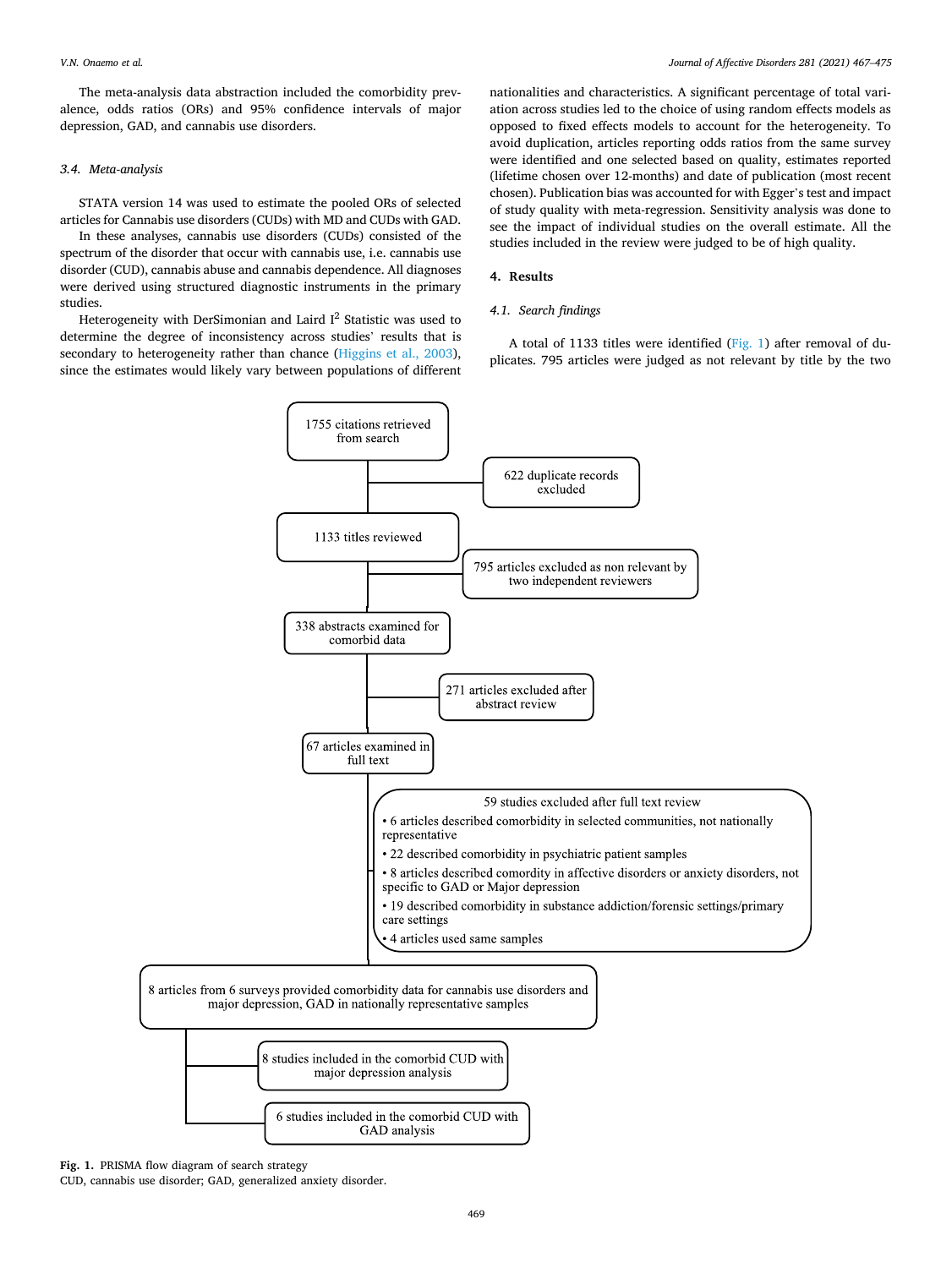independent reviewers (VNO and TOF). Abstract review of 338 articles for comorbid associations was done and 271 articles were excluded. After a full text review of the remaining 67 articles, 8 articles from 6 epidemiological surveys were identified as describing comorbid prevalence and associations in nationally representative samples.

### *4.2. Study characteristics*

The 8 articles included in this review have been summarized in Table 1 showing the settings, sample sizes, characteristics of the respondents and diagnostic instruments. Sample sizes ranged from 5,877 to 43,093 with a total sample size of 176,976 for all 6 surveys included in the analysis. Surveys included were largely from the USA and Australia. Some national surveys that were repeated at different time points with different respondents such as the National Epidemiological Survey on Alcohol and Related Conditions - NSERC wave I (Study ID 3,4) and III (study ID 5) were included as different studies while the one that was based on the same respondents (NSERC wave II) from a previous survey (NSERC wave I) was excluded. Studies that assessed different dimensions of the substance use disorder independently such as cannabis abuse or cannabis dependence on the same sample ([Grant,](#page-8-0)  [1995,](#page-8-0) National Longitudinal Alcohol Epidemiology Survey, NLAES) were included as separate studies.

A modified assessment scale using the Newcastle-Ottawa Scale (NOS) and the tool developed for prevalence studies by Hoy et al (Hoy [et al., 2012](#page-8-0); [Wells et al., 2012](#page-8-0)) was used to assess the quality of the studies and risk for bias ([Appendix 3](#page-6-0)). The assessment of study quality was based on the external validity (sampling frame a true representation of the target population, random selection of participants, likelihood of non-response minimal, representativeness of the national population) and internal validity (assessment of exposure and outcome, data collected directly from the subjects not proxy, acceptable case definition used in the study, the same mode of data collection for all subjects, appropriate numerator(s) and denominator(s) for the parameter of interest, appropriate control of confounding) of the studies [\(Hoy et al.,](#page-8-0) 

[2012; Wells et al., 2012](#page-8-0)). Although two studies (from the National Comorbidity Survey, NCS) reported crude estimates only, all studies included in the analysis were of high quality and judged to have a low risk of bias by the raters.

### *4.3. Prevalence*

The population prevalence of major depression co-occurring with cannabis dependence (6.9%) was found to be more than with CUD (4.7%) while its co-occurrence with cannabis abuse was 1.0% (Fig. 2). Similarly, Cannabis dependence comorbid with GAD (6.2%) was more prevalent than CUD with GAD (5.2%) and cannabis abuse with GAD



CUD, Cannabis use disorders; GAD, Generalized Anxiety Disorder

**Fig. 2.** Prevalence of comorbid substance use disorders with major depression CUD, Cannabis use disorders; GAD, Generalized Anxiety Disorder.

#### **Table 1**

| Study<br>ID  | Survey name                                                                                    | Survey<br>vear         | Setting                 | First<br>author              | Sample<br>size | Age<br>range<br>(year) | Psychiatric<br>disorders       | <b>SUDs</b>               | Diagnostic<br>criteria                      | Risk<br>of<br>bias |
|--------------|------------------------------------------------------------------------------------------------|------------------------|-------------------------|------------------------------|----------------|------------------------|--------------------------------|---------------------------|---------------------------------------------|--------------------|
| -1           | National Comorbidity Survey<br>(NCS)                                                           | 1990-<br>1992          | United<br><b>States</b> | (Agnosti<br>et al.,<br>2002) | 5,877          | $15 -$<br>54years      | Major<br>Depression,<br>GAD    | Cannabis<br>Dependence    | DSM-III-R                                   | Low                |
| $\mathbf{2}$ |                                                                                                |                        |                         | (Chen<br>et al.,<br>2002)    | 5877           | $15 -$<br>54years      | Major<br>Depression            | Cannabis<br>Dependence    | DSM-III-R                                   | Low                |
| 3            | National Epidemiologic<br>Survey on Alcohol and<br>Related Conditions (NSERC)                  | 2001-<br>2002          | United<br><b>States</b> | (Conway<br>et al.,<br>2006)  | 43,093         | 18years<br>and older   | Major<br>depression,<br>GAD    | CUD, abuse,<br>dependence | <b>AUDADIS-IV</b><br>derived from<br>DSM-IV | Low                |
| 4            |                                                                                                |                        |                         | (Stinson<br>et al.,<br>2006) | 43,093         | 18years<br>and older   | Major<br>depression,<br>GAD    | <b>CUD</b>                | <b>AUDADIS-IV</b><br>derived from<br>DSM-IV | Low                |
| 5            | National Epidemiological<br>Survey on Alcohol and<br><b>Related Conditions</b><br>(NESARC) III | 2012-<br>2013          | United<br><b>States</b> | (Hasin<br>et al.,<br>2016)   | 36, 309        | 18years<br>and older   | Major<br>depression,<br>GAD    | <b>CUD</b>                | AUDADIS-5<br>derived from<br>DSM-5 criteria | Low                |
| 6            | National Household Survey<br>on Drug Abuse (NHSDA)                                             | 1994,<br>1995,<br>1996 | United<br><b>States</b> | (Kandel<br>et al.,<br>2001)  | 39,994         | 12years<br>and older   | Major<br>depression            | Cannabis<br>dependence    | DSM-IV                                      | Low                |
| 7            | National Longitudinal<br>Alcohol Epidemiology<br>Survey (NLAES)                                | 1992                   | United<br><b>States</b> | (Grant,<br>1995)             | 42,862         | 18years<br>and older   | Major<br>depression            | CUD, abuse,<br>dependence | <b>AUDADIS-IV</b><br>derived from<br>DSM-IV | Low                |
| 8            | National Survey of Mental<br>Health and Well Being<br>(NSMH&WB)                                | 2007                   | Australia               | (Teesson<br>et al.,<br>2012) | 8841           | $16-$<br>85yeasr       | Major<br>depressive ds,<br>GAD | <b>CUD</b>                | WMH-CIDI<br>derived from<br>DSM-IV          | Low                |

SUD, Substance use disorder; CUD, Cannabis use disorders; DSM, Diagnostic Statistical Manual of Mental Disorders; AUDADIS-IV, Alcohol Use Disorder and Associated Disabilities Interview Schedule – DSM-IV version; AUDADIS-5, The Alcohol Use Disorder and Associated Disabilities Interview Schedule-5; WMH-CIDI, World Mental Health Composite International Diagnostic Interview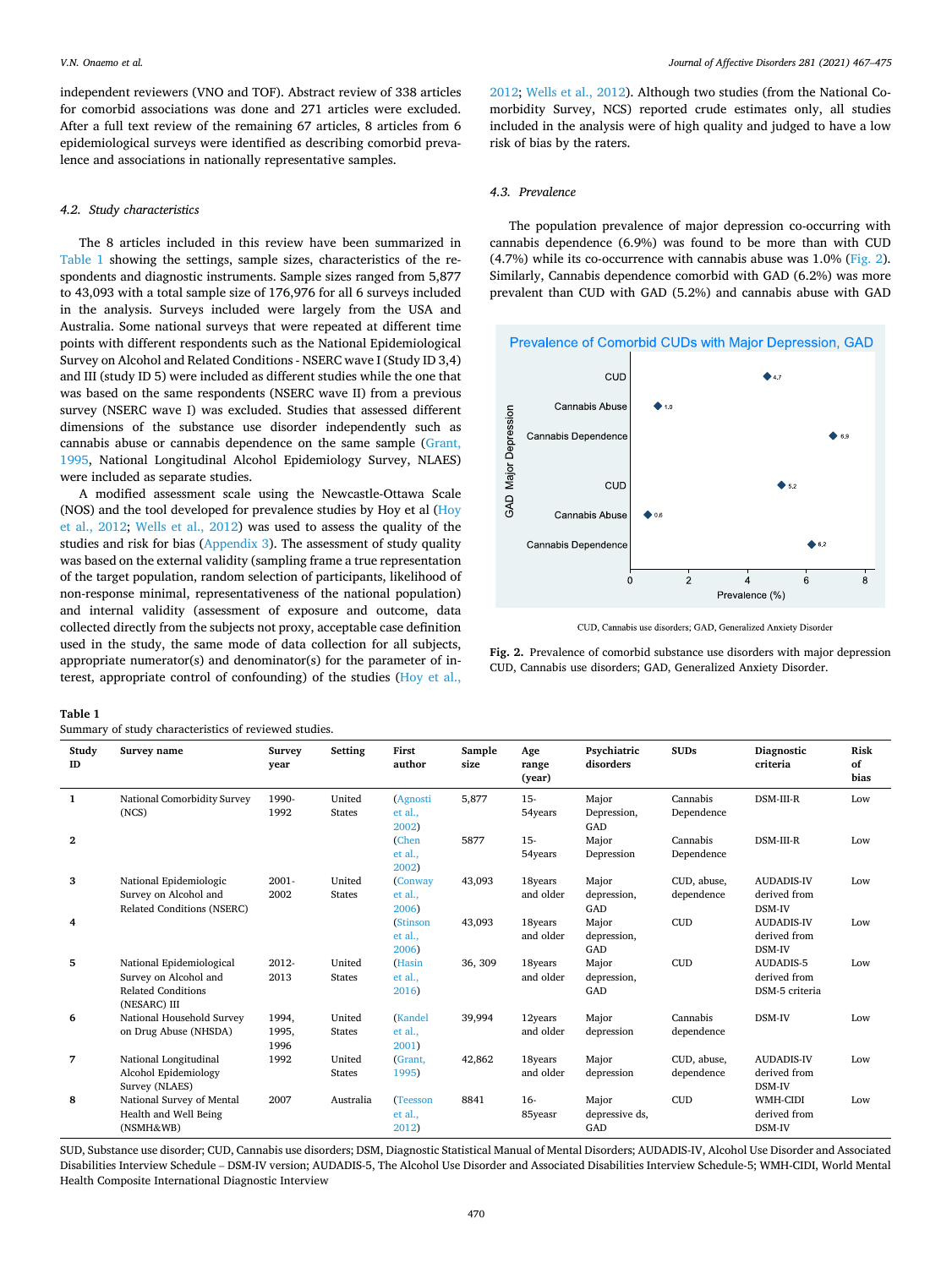$(0.6\%)$ 

### *4.4. Meta-analysis*

The overall meta-analysis pooled OR for CUDs (i.e. cannabis abuse, cannabis dependence, CUD) with major depression (Fig. 3) was 3.22 (95%CI 2.31 - 4.49) on 8 studies. The pooled OR for cannabis dependence with depression sub-analysis was 4.83 (95%CI 3.05 – 7.63) while the CUD with depression and cannabis abuse with depression subanalyses were 2.60 (95%CI 2.37 – 2.85) and 2.37 (95%CI 1.38 – 4.07) respectively. In other words, individuals with some form of CUD were about 2 to 5 times more likely to have comorbid major depression. All the studies in the analyses except [Teesson et al \(2012\)](#page-8-0) (based on the 2007 Australian National Survey of Mental Health and WellBeing) found a significant risk of comorbid major depression with either cannabis abuse, dependence, or CUD.

[Fig. 4](#page-5-0) is the meta-analysis of pooled ORs for CUDs (i.e. cannabis abuse, cannabis dependence, and CUD) with generalized anxiety disorder. Overall, the comorbid risk of GAD in cannabis use disorders is about 3 times greater (OR 2.99; 95%CI 2.14 - 4.16). In cannabis dependence, the comorbid risk of GAD is more than 4 times greater (OR 4.35; 95%CI 1.73 - 10.91) while the risk is about 2 to 3 times for cannabis abuse (OR 1.80; 95%CI 1.40 – 2.31) and CUD (OR 2.93; 95%CI 2.52 - 3.42) respectively.

The DerSimonian and Laird  $I^2$  test for heterogeneity was significant (p*<*0.0001) and a random effects analysis was chosen to account for the heterogeneity in the included studies. There was no evidence of publication bias with Egger's test on all analyses.

## **5. Discussion**

This systematic review with meta-analysis of nationally representative samples showed a three-fold increase in the risk of comorbid CUD with GAD (pooled OR 2.99) and comorbid CUD with MD (pooled OR 3.22). Thus, demonstrating that the comorbidity of CUD with GAD and CUD with MD is pervasive in the general population.

We also found a high prevalence between CUD with GAD (5.2%) and CUD with MD (4.7%). This is consistent with the study by [Conway et al](#page-7-0)  [\(2006\)](#page-7-0) that found CUD as the most prevalent substance use disorder with a prevalence of 9.1% for GAD, and a significantly higher rate of 31.9% for MD among those who had cannabis use disorder [\(Conway](#page-7-0) 

[et al., 2006](#page-7-0)). In addition, this is consistent with the study by [Agnosti](#page-7-0)  [et al. \(2002\)](#page-7-0), who reported a high prevalence for lifetime comorbidity of Cannabis Dependence with MD (32.7%) and GAD (12.1%) ([Agnosti](#page-7-0)  [et al., 2002\)](#page-7-0).

### *5.1. Cannabis use disorders with major depression*

The evidence reported suggested that MD was strongly associated with CUD, and this association was stronger with cannabis dependence (pooled OR 4.83). A closer inspection of the forest plot showed one of eight studies did not find a significant risk of comorbid MD with CUD ([Teesson et al., 2012\)](#page-8-0). This meta-analysis, confirms the findings from several studies that cannabis, particularly, heavy use increases the risk of comorbid major depression ([Arseneault et al., 2002](#page-7-0); [Chen et al., 2002](#page-7-0); [Cheung et al., 2010](#page-7-0); [van Laar et al., 2007;](#page-8-0) [Degenhardt et al., 2003](#page-8-0); [Fergusson et al., 2002;](#page-8-0) [Lynskey et al., 2004](#page-8-0); [Hayatbakhsh et al., 2007](#page-8-0); [Marmorstein and Iacono, 2011;](#page-8-0) [Bovasso, 2001](#page-7-0)).

Given that these associations are not necessarily causal, several mechanisms leading to the occurrence of comorbid CUD and MD have been proposed. First, biological effects where cannabis causes multiple effects in the brain chemistry, thus increasing the likelihood of depression [\(Degenhardt et al., 2003](#page-8-0); [Hayatbakhsh et al., 2007](#page-8-0); [van Laar et al.,](#page-8-0)  [2007; Patton et al., 2002](#page-8-0); [Dean et al., 2001](#page-8-0)). It is biologically plausible that long-term cannabinoid consumption may alter the responsiveness of the serotonin system in ways consistent with depression ([Hill et al.,](#page-8-0)  [2006;](#page-8-0) [Tsou et al., 1999;](#page-8-0) [Bhagwager et al., 2004](#page-7-0); [Drevets et al., 1999](#page-8-0); [Sargeant et al., 1990\)](#page-8-0). Another mechanism is shared vulnerability where common genetic and/or environmental vulnerabilities predispose some people to have impaired psychosocial adjustment from which mental health problems including substance use disorders could arise and co-occur [\(Lynskey et al., 2004; Degenhardt et al., 2003\)](#page-8-0). In addition, the adverse psychological consequences of CUD such as educational under-achievement, unemployment, and crime can exacerbate this association [\(Marmorstein and Iacono, 2011](#page-8-0); [Lev-Ran et al., 2014](#page-8-0); [Degenhardt et al., 2003](#page-8-0)).

In contrast to the above hypotheses that sees major depression resulting from the cannabis use disorder, the self-medication theory postulates that mental health disorders actually lead to substance use disorder due to the misuse of substances to alleviate mental health symptoms ([Canadian Centre on Substance Abuse, 2009](#page-7-0); [Khantzian,](#page-8-0)  [1985\)](#page-8-0). For example, individuals with depression or anxiety will

| Cannabis Use Disorger with Depression                                                                                                                  |  |                                                                                  |  |  |  |  |  |  |
|--------------------------------------------------------------------------------------------------------------------------------------------------------|--|----------------------------------------------------------------------------------|--|--|--|--|--|--|
| Study<br>ID                                                                                                                                            |  | ES (95% CI)                                                                      |  |  |  |  |  |  |
| <b>CUD Depression</b><br>Conway et al 2006 (NESARC, 2001-02)<br>Hasin et al 2016 (NESARC, 2012-2013)<br>Teesson et al 2012 (NSMH&WB, 2007)<br>Subtotal |  | 2.60 (2.28, 2.97)<br>2.60 (2.28, 2.97)<br>2.30 (0.70, 7.58)<br>2.60 (2.37, 2.85) |  |  |  |  |  |  |
| Cannabis Dependence Depression<br>Conway et al 2006 (NESARC, 2001-02)<br>Grant 1995 (NLAES, 1992)<br>Chen et al 2002 (NCS, 1990-92)<br>Subtotal        |  | 4.60 (3.51, 6.02)<br>7.05 (5.98, 8.31)<br>3.39 (2.64, 4.35)<br>4.83 (3.05, 7.63) |  |  |  |  |  |  |
| Cannabis Abuse Depression<br>Grant 1995 (NLAES, 1992)<br>Stinson et al 2006 (NESARC, 2001-02)<br>Subtotal                                              |  | 3.13(2.63, 3.73)<br>1.80 (1.59, 2.04)<br>2.37(1.38, 4.07)                        |  |  |  |  |  |  |
| Overall                                                                                                                                                |  | 3.22 (2.31, 4.49)                                                                |  |  |  |  |  |  |
| NOTE: Weights are from random effects analysis                                                                                                         |  |                                                                                  |  |  |  |  |  |  |
| $.05.1$ $.3.5$ 1<br>3 5 10<br>50100<br>Odds Ratio                                                                                                      |  |                                                                                  |  |  |  |  |  |  |
|                                                                                                                                                        |  |                                                                                  |  |  |  |  |  |  |

# Connobio Lleo Dioerder with Depressio

ES - estimate (OR); CUD - Cannabis use disorder

**Fig. 3.** Comorbid cannabis use disorders with major depression ES – estimate (OR); CUD - Cannabis use disorder.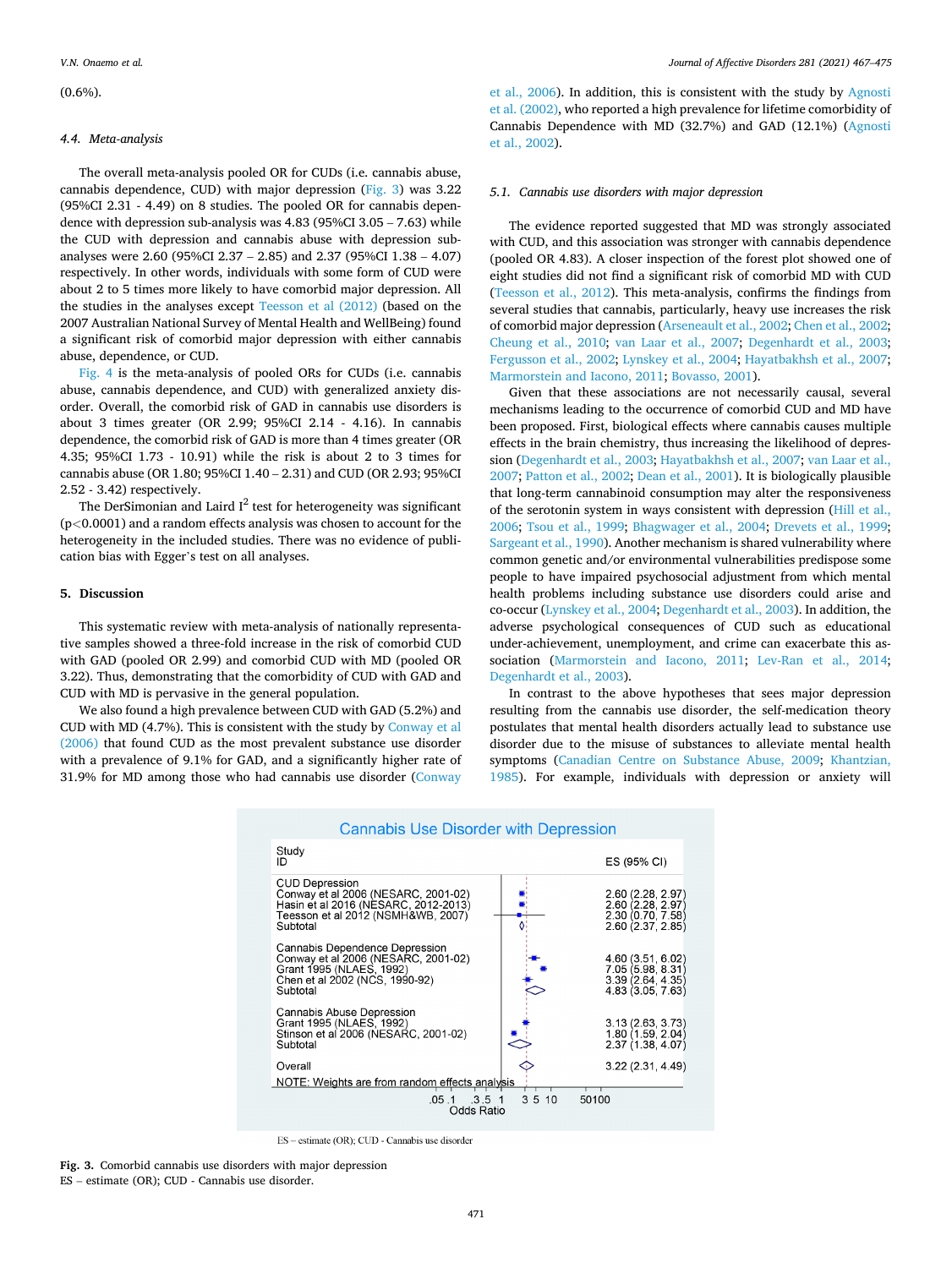

# <span id="page-5-0"></span>Cannabis Use Disorder With Generalized Anxiety Disorder (GAD)

ES - estimate (OR); CUD - Cannabis use disorder



self-medicate with a substance such as cannabis for the calming or euphoric effect. However, irrespective of the pathway that led to the comorbid state, it does appear that once an individual has developed both, a vicious cycle may be at play where each disorder maintains or exacerbates the other ([Canadian Centre on Substance Abuse, 2009\)](#page-7-0).

### *5.2. Cannabis use disorders with generalized anxiety disorder*

CUD is highly associated with GAD and this was confirmed in our meta-analysis pooled OR of 2.99. Closer inspection of the forest plots shows all estimates reported significant associations except the study by [Teeson et al \(2012\)](#page-8-0) using the 2007 Australian National Survey of Mental Health and WellBeing survey. Our pooled estimate confirmed findings from epidemiological surveys of increases in risk of comorbid CUD with GAD (([Agnosti et al., 2002](#page-7-0); [Chen et al., 2002; Conway et al., 2006;](#page-7-0) [Hasin](#page-8-0)  [et al., 2016; Stinson et al., 2006\)](#page-8-0).

This finding may be attributed to the bidirectional effect of cannabis on anxiety [\(Leweke and Koethe, 2008\)](#page-8-0) where chronic CUD could lead to development of anxiety symptoms and individuals with anxiety could experience some relief from their symptoms with cannabis use. These biphasic relationships could be as a result of dose-dependent interaction between delta-9-tetrahydrocannabinol (a potent cannabis compound), neurotransmitter systems and endocannabinoid dysregulations [\(Crippa](#page-7-0)  [et al., 2009;](#page-7-0) [Leweke and Koethe, 2008](#page-8-0)). In addition, early cannabis use may affect cognitive functioning and brain cells maturation among adolescents ([Solowij and Pesa, 2010](#page-8-0)) thereby predisposing the users to subsequent development of anxiety ([Wilson and Cadet, 2009\)](#page-8-0).

### *5.3. Strengths and limitations*

Consistently, strong associations in nationally representative sample data between CUD and MD; and CUD and GAD are evident in this analysis. The methods used in the primary research studied were relatively consistent, with face-to-face interviews from random samples of general populations at the national level, and the structured diagnostic methods to derive the diagnosis of MD, GAD, and cannabis use disorders. Some of the limitations of this study were the interview-based diagnoses which did not allow for the elimination of differential diagnoses, possibly inflating prevalence, and associations in the original studies; and the inclusion of publications in English Language only, possibly introducing publication bias. It is possible that there might be double counting of controls in the meta-analysis since some studies that

assessed the different comorbidities of CUD in the sample population were included. However, this is negligible as the sample sizes are large ([Senn, 2009](#page-8-0)). The heterogeneity observed in this study was probably due to the combination of studies across different geographic regions and cultures with varied response rates, different modifications of different versions of the Diagnostic Statistical Manual (DSM) or International Classification of Diseases (ICD) diagnostic criteria, the varying depth of interviews, and adjustments of prevalence and associations of the comorbidity.

### **6. Conclusions and public health implication**

In summary, our study findings provide further evidence on the strength of comorbid association of CUD with MD and CUD with GAD in the general population. The rates of comorbid MD and GAD is three times higher among those with CUD. This evidence should help guide clinical management of patients with comorbid CUD and mental health illness, which has often been associated with inadequate treatment, poor prognosis, and high levels of health service utilization ([Hasin et al.,](#page-8-0)  [2016; Kessler, 2004\)](#page-8-0). A thorough understanding of the way and reasons CUD co-occur with GAD and MD may provide effective prevention and treatment guidelines that focus on integrated shared-care approaches and/or psychosocial treatment in parallel systems ([Horsfall et al., 2009](#page-8-0); [Mills et al., 2012; Tiet and Mausbach, 2007](#page-8-0)), as well as mitigate barriers in clinical management of patients with a comorbid diagnosis [\(Mills](#page-8-0)  [et al., 2012\)](#page-8-0).

Given the increasing prominence of cannabis use along with ongoing changes in cannabis legalization in legalization in many countries ([Statistics Canada, 2019](#page-8-0); [Hawley et al., 2020](#page-8-0)), it is imperative to mitigate the serious health-related harms of CUD, such as increased risk of comorbid anxiety or depression ([Patton et al., 2002](#page-8-0)); high risk of myocardial infarction, stroke, and transient ischemic attacks ([Thomas](#page-8-0)  [et al., 2014\)](#page-8-0); increased ER visits and fatal car accident [\(Brady and Li,](#page-7-0)  [2014\)](#page-7-0)); and crime [\(Schauer et al., 2016\)](#page-8-0). There is a great need for stronger evidence-based policy interventions that include, public health education about potential harms and responsible use ([Murray et al.,](#page-8-0)  [2007\)](#page-8-0); increased clinicians training about treatment prognosis; more health care funding due to increase service utilization of comorbidity; and reduce social stigmatization of individuals who seek treatment.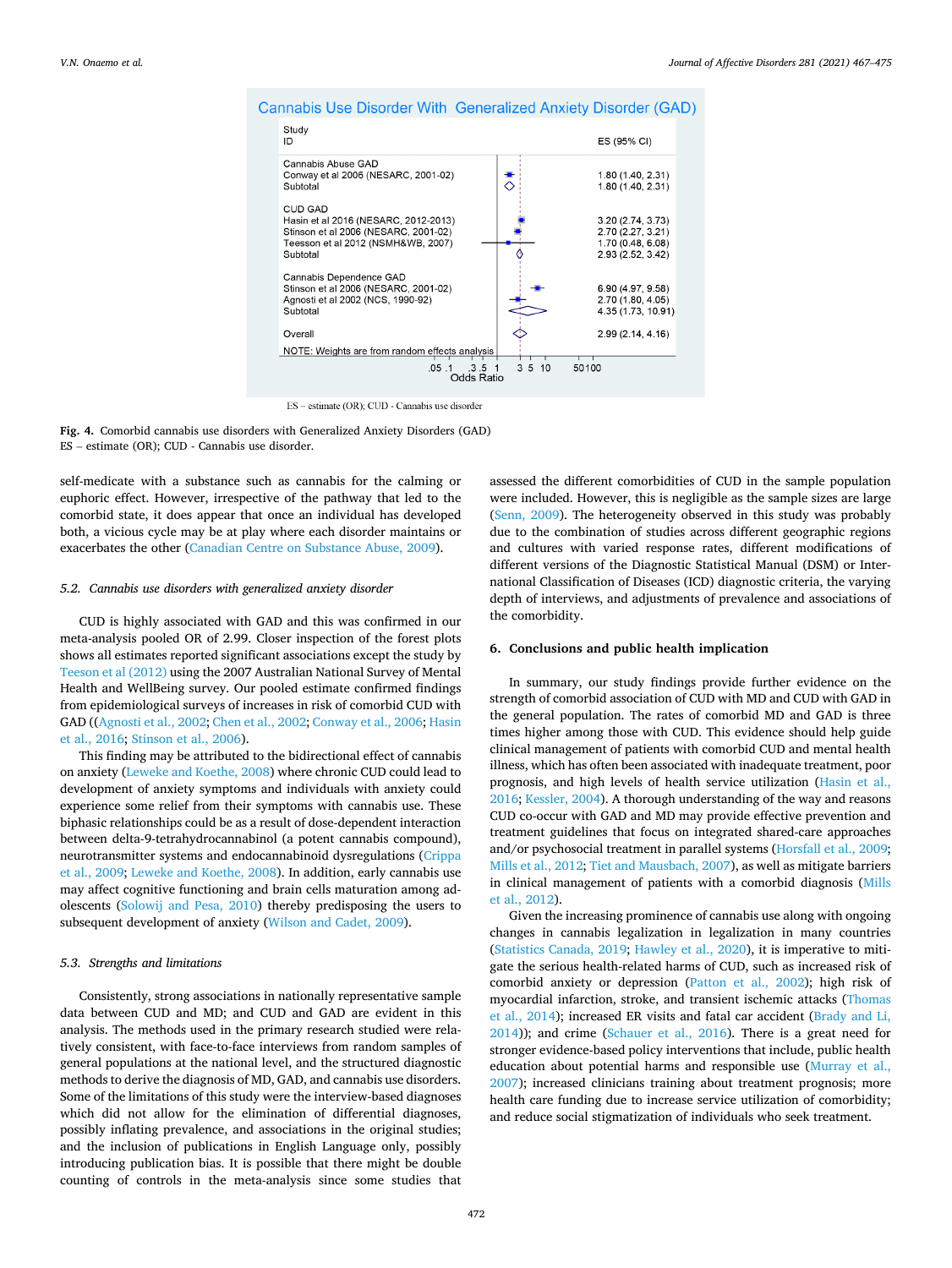### <span id="page-6-0"></span>**Author Contributions**

Conceived and designed the study: VNO, TOF. Systematic review and article rating – VNO, TOF, CD Analyzed the data: VNO Contributed materials/analysis tools: VNO, TOF, CD. Wrote the paper: VNO, TOF, CD.

### **Declaration of Competing Interest**

None.

**Funding** 

None.

# **Acknowledgements**

None.

# **Appendix 1 Search Strategy**

### *MEDLINE*

(((((co-morbid\* or comorbid\* or co-occur\* or diagnosis or dual diagnosis psychiatry,) and cannabis\* or marijuana\* or drug\* or substance\* or SUD or mental health or mental illness or bipolar or depress\* or mood disorder or GAD or anxiety) and epidemiology) or prevalence or incidence or occurrence).mp. [mp=title, abstract, original title, name of substance word, subject heading word, floating sub-heading word, keyword heading word]

Limits - Full Text; Abstract Available; Published Date: 19800101- 20200731; English Language; Research Article; Human

### *CINAHL*

1 (co-morbid\* or comorbid\* or co-occur\*) OR diagnosis or dual diagnosis(psychiatry), AND (cannabis\* or marijuana\* or drug\* or substance\* or SUD) OR (mental health or mental illness or bipolar or depress\* or mood disorder) AND (epidemiology or prevalence or incidence or occurrence)

**Limiters** - Full Text; Abstract Available; Published Date: 19800101-20200731; English Language; Research Article; Exclude MEDLINE records; Human

2 **Search modes** - Find all my search terms

### *EMBASE*

- 1 ((((co-morbid\* or comorbid\* or co-occur\* or diagnosis or dual diagnosis psychiatry,) and cannabis\* or marijuana\* or drug\* or substance\* or SUD or mental health or mental illness or bipolar or depress\* or mood disorder or GAD or anxiety) and epidemiology) or prevalence or incidence or occurrence).mp. [mp=title, abstract, heading word, original title, keyword, floating subheading word]
- 2 limit 1 to (full text and abstracts and human and Cochrane library and English language and yr="1980 - 2020")

### *PsychINFO*

1 (((((co-morbid\* or comorbid\* or co-occur\* or diagnosis or dual diagnosis psychiatry,) and alcohol\*) or cannabis\* or marijuana\* or drug\* or substance\* or SUD or mental health or mental illness or bipolar or depress\* or mood disorder or anxiety or GAD) and epidemiology) or prevalence or incidence or occurrence).mp. [mp=title, abstract, heading word, table of contents, key concepts, original title, tests & measures]

- 2 limit 1 to (human and English language and yr="1980 2020"
- 3 limit 2 to (full text and human and English language and abstracts and yr="1980 - 2020")

### **Appendix 2 Data references**

[Agnosti et al. \(2002\).](#page-7-0) Rates of Psychiatric Comorbidity Among U.S. residents with Lifetime Cannabis Dependence. The American Journal of Drug and Alcohol Abuse, 28(4), 643-652.

[Chen et al. \(2002\)](#page-7-0). Marijuana use and the risk of major depressive episode: epidemiological evidence from the United States National Comorbidity Survey. Soc. Psychol. Psychitric Epidemiology, 37, 199-206.

[Conway et al. \(2006\)](#page-7-0). Lifetime comorbidity of DSM-IV mood and anxiety disorders and specific drug use disorders: results from the National Epidemiologic Survey on Alcohol and related conditions. J. Clin. Psychiatry, 67, 247-257.

[Grant, B. \(1995\)](#page-8-0). Comorbidity between DSM-IV drug use disorders and major depression. J. Subst. Abuse, 7, 481-497.

[Hasin et al. \(2016\)](#page-8-0). Prevalence and Correlates of DSM-5 Cannabis Use Disorder, 2012-2013: Findings from the National Epidemiologic Survey on Alcohol and Related Conditions-III. Am J Psychiatry, 173, 588-599.

[Kandel et al. \(2001\)](#page-8-0). Comorbidity between patterns of substance use dependence and psychiatric syndromes. Drug Alcohol Depend., 64, 233-241.

[Stinson et al. \(2006\).](#page-8-0) Cannabis use disorders in the USA: prevalence, correlates and comorbidity. Psychological Medicine, 36, 1447-1460.

[Teesson et al. \(2012\).](#page-8-0) Prevalence, correlates and comorbidity of DSM-IV cannabis use and cannabis use disorders in Australia. Australian & New Zealand Journal of Psychiatry, 46(12), 1182-1192.

### **Appendix 3. Assessment of study quality**

#### External validity

- 1 Was the study's target population a close representation of the national population in relation to relevant variables, e.g. age, sex? • 1 -Yes (LOW RISK): The study's target population was a close representation of the national population. • 0 - No (HIGH RISK): The study's target population was clearly NOT representative of the national population.
- 2 Was the sampling frame a true or close representation of the target population? • 1-Yes (LOW RISK): The sampling frame was a true or close representation of the target population. • 0 - No (HIGH RISK): The sampling frame was NOT a true or close representation of the target population.
- 3 Was some form of random selection used to select the sample, OR, was a census undertaken? • 1-Yes (LOW RISK): A census was undertaken, OR, some form of random selection was used to select the sample (e.g. simple random sampling, stratified random sampling, cluster sampling, systematic sampling). •0 - No (HIGH RISK): A census was NOT undertaken, AND some form of random selection was NOT used to select the sample.
- 4 Was the likelihood of non-response bias minimal? 1-Yes (LOW RISK): The response rate for the study was *>*/=75%, OR, an analysis was performed that showed no significant difference in relevant demographic characteristics between responders and nonresponders • 0 - No (HIGH RISK): The response rate was *<* 75%, and if any analysis comparing responders and non-responders was done, it showed a significant difference in relevant demographic characteristics between responders and non-responders

Internal validity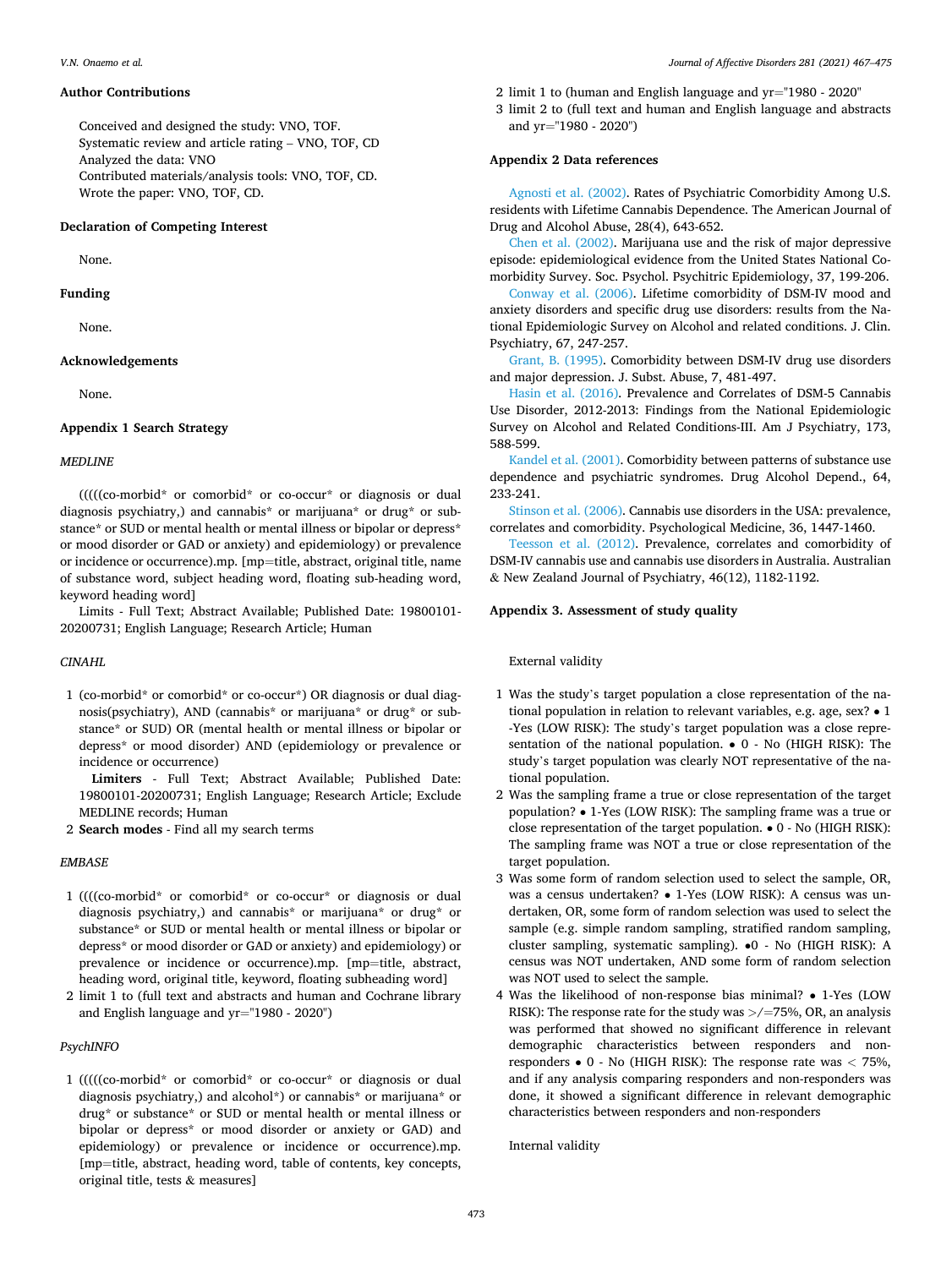| TOTAL Risk of bias                                        | Low, crude<br>Low, crude<br>estimates<br>estimates<br>reported | reported<br>Low           | Low                        | Low                   | Low                       | Low<br>Low                                |
|-----------------------------------------------------------|----------------------------------------------------------------|---------------------------|----------------------------|-----------------------|---------------------------|-------------------------------------------|
|                                                           | G<br>G                                                         | $\overline{10}$           | $\overline{10}$            | $\overline{a}$        | $\overline{10}$           | $\overline{10}$<br>$\overline{10}$        |
| Confounding<br>$\rm{control}^{10}$                        | 0                                                              |                           |                            |                       |                           |                                           |
| Data collection<br>method the<br>same <sup>9</sup>        |                                                                |                           |                            |                       |                           |                                           |
| Assessment of<br>$outcome^8$                              |                                                                |                           |                            |                       |                           |                                           |
| Assessment of<br>$exposure^7$                             |                                                                |                           |                            |                       |                           |                                           |
| $\rm definition^6$<br>Case                                |                                                                |                           |                            |                       |                           |                                           |
| Data collection<br>from subjects <sup>5</sup>             |                                                                |                           |                            |                       |                           |                                           |
| bias minimal <sup>4</sup><br>Non-response                 |                                                                |                           |                            |                       |                           |                                           |
| selection <sup>3</sup><br>Random                          |                                                                |                           |                            |                       |                           |                                           |
| Close representation of<br>target population <sup>2</sup> |                                                                |                           |                            |                       |                           |                                           |
| entation <sup>1</sup><br>Repres-                          |                                                                |                           |                            |                       |                           |                                           |
| First Author National                                     | Chen, 2002<br>et al., $2002$<br>Agnosti                        | Conway<br>et al.,<br>2006 | et al.,<br>2006<br>Stinson | Hasin et al.,<br>2016 | et al.,<br>2001<br>Kandel | Grant, 1995<br>Teesson<br>et al.,<br>2012 |

<span id="page-7-0"></span>*V.N. Onaemo et al.* 

- 1 Were data collected directly from the subjects (as opposed to a proxy)? • Yes (LOW RISK): All data were collected directly from the subjects. • No (HIGH RISK): In some instances, data were collected from a proxy.
- 2 Was an acceptable case definition used in the study? 1 Yes (LOW RISK): An acceptable case definition was used. • 0 - No (HIGH RISK): An acceptable case definition was NOT used.
- 3 Assessment of exposure: use of structured clinical interview derived from structured diagnostic criteria for substance use disorders (DSM-III/IV/V, CIDI)? • 1 - Yes (LOW RISK) • 0 - No (HIGH RISK): questions from published health surveys/screening instruments, own system, symptoms described, no system, not specified, or selfreported
- 4 Assessment of outcome: use of structured clinical interview derived from structured diagnostic criteria for major depression (DSM-III/ IV/V, CIDI)? • 1 - Yes (LOW RISK) • 0 - No (HIGH RISK): questions from published health surveys/screening instruments, own system, symptoms described, no system, not specified, or self-reported
- 5 Was the same mode of data collection used for all subjects? 1 Yes (LOW RISK): The same mode of data collection was used for all subjects. • 0 - No (HIGH RISK): The same mode of data collection was NOT used for all subjects
- 6 Appropriate methods to control confounding: 1 Yes (LOW RISK): multivariable adjusted OR including SES, education in models. • 0 - No (HIGH RISK): univariate analysis or controls for age/sex only.

CIDI - Composite International Diagnostic Interview; DSM- Diagnostic Statistical Manual

### **References**

- [Agnosti, V., Nunes, E., Levin, F., 2002. Rates of Psychiatric Comorbidity Among U.S.](http://refhub.elsevier.com/S0165-0327(20)33133-5/sbref0001)  [residents with Lifetime Cannabis Dependence. Am. J. Drug Alcohol Abuse 28 \(4\),](http://refhub.elsevier.com/S0165-0327(20)33133-5/sbref0001) 643–[652](http://refhub.elsevier.com/S0165-0327(20)33133-5/sbref0001).
- [American Psychiatric Association, 2013. Diagnostic and Statistical Manual of Mental](http://refhub.elsevier.com/S0165-0327(20)33133-5/sbref0002)  [Disorders \(Fifth ed.\). American Psychaitric Publishing, Arlington, VA](http://refhub.elsevier.com/S0165-0327(20)33133-5/sbref0002).
- [Arseneault, L., et al., 2002. Cannabis use in adolescence and risk for adult psychosis:](http://refhub.elsevier.com/S0165-0327(20)33133-5/sbref0003) [longitudinal prospective study. Br. Med. J. 325, 1212](http://refhub.elsevier.com/S0165-0327(20)33133-5/sbref0003)–1213.
- [Asbridge, M., Hayden, J.A., Cartwright, J.L., 2012. Acute cannabis consumption and](http://refhub.elsevier.com/S0165-0327(20)33133-5/sbref0004)  [motor vehicle collision risk: systematic review of observational studies and meta](http://refhub.elsevier.com/S0165-0327(20)33133-5/sbref0004)[analysis. BMJ 344, e536](http://refhub.elsevier.com/S0165-0327(20)33133-5/sbref0004).
- [Australian Institute of Health and Welfare, 2011. 2010 National Drug Strategy](http://refhub.elsevier.com/S0165-0327(20)33133-5/sbref0005)  [Household Survey Report Drug Statistics Series No. 25](http://refhub.elsevier.com/S0165-0327(20)33133-5/sbref0005).
- [Berkson, J., 1946. Limitations of the application of the 4-fold table analyses to hospital](http://refhub.elsevier.com/S0165-0327(20)33133-5/sbref0007)  [data. Biometrics 2, 47](http://refhub.elsevier.com/S0165-0327(20)33133-5/sbref0007)–53.
- [Bhagwager, Z., et al., 2004. Persistent reduction in brain serotonin1A receptor binding in](http://refhub.elsevier.com/S0165-0327(20)33133-5/sbref0008)  [recovered depressed men measured by positron emission tomography with \[11C\]](http://refhub.elsevier.com/S0165-0327(20)33133-5/sbref0008)  [WAY-100635. Mol. Psychiatry \(9\), 386](http://refhub.elsevier.com/S0165-0327(20)33133-5/sbref0008)–392.
- [Bovasso, G., 2001. Cannabis abuse as a risk factor for depressive symptoms. Am. J.](http://refhub.elsevier.com/S0165-0327(20)33133-5/sbref0009) [Psychiatry 158, 2033](http://refhub.elsevier.com/S0165-0327(20)33133-5/sbref0009)–2037.
- [Brady, J.E., Li, G., 2014. Trends in alcohol and other drugs detected in fatally injured](http://refhub.elsevier.com/S0165-0327(20)33133-5/sbref0010)  drivers in the United States, 1999–[2010. Am. J. Epidemiol. 179, 692](http://refhub.elsevier.com/S0165-0327(20)33133-5/sbref0010)–699.
- [Brown, S., Vanlaar, W., Robertson, R., 2017. The Alcohol and Drug-Crash Problem in](http://refhub.elsevier.com/S0165-0327(20)33133-5/sbref0011) [Canada. 2014 Report. CCMTA Road Safety Research Report Series. Canadian Council](http://refhub.elsevier.com/S0165-0327(20)33133-5/sbref0011)  [of Motor Transport Administrators, Ottawa](http://refhub.elsevier.com/S0165-0327(20)33133-5/sbref0011).
- [Brubacher, J., et al., 2019. Cannabis use as a risk factor for causing motor vehicle](http://refhub.elsevier.com/S0165-0327(20)33133-5/sbref0012) [crashes: a prospective study. Addiction 114 \(9\), 1616](http://refhub.elsevier.com/S0165-0327(20)33133-5/sbref0012)–1626.
- [Canadian Centre on Substance Abuse, 2009. Substance Abuse in Canada: concurrent](http://refhub.elsevier.com/S0165-0327(20)33133-5/sbref0013) [Disorders. Canadian Centre on Substance Abuse, Ottawa, ON](http://refhub.elsevier.com/S0165-0327(20)33133-5/sbref0013).
- [Canadian Centre on Substance Abuse, 2017. Canadian Drug Summary: Cannabis.](http://refhub.elsevier.com/S0165-0327(20)33133-5/sbref0014)  [Canadian Centre on Substance Use and Addiction \(CCSA\), Ottawa.](http://refhub.elsevier.com/S0165-0327(20)33133-5/sbref0014)
- [Center for Behavioral Health Statistics and Quality, 2015. Behavioral Health Trends in](http://refhub.elsevier.com/S0165-0327(20)33133-5/sbref0015)  [the United States: Results from the 2014 National Survey on Drug Use and Health,](http://refhub.elsevier.com/S0165-0327(20)33133-5/sbref0015)  [NSDUH Series H-50. HHS Publication No. SMA 15-4927.](http://refhub.elsevier.com/S0165-0327(20)33133-5/sbref0015)
- [Chen, C., Wagner, F., Anthony, J., 2002. Marijuana use and the risk of major depressive](http://refhub.elsevier.com/S0165-0327(20)33133-5/sbref0016)  [episode: epidemiological evidence from the United States National Comorbidity](http://refhub.elsevier.com/S0165-0327(20)33133-5/sbref0016)  [Survey. Soc. Psychol. Psychitric Epidemiol. 37, 199](http://refhub.elsevier.com/S0165-0327(20)33133-5/sbref0016)–206.
- [Cheung, J.T.W., et al., 2010. Anxiety and mood disorders and cannabis use. Am. J. Drug](http://refhub.elsevier.com/S0165-0327(20)33133-5/sbref0017)  [Acohol Abuse 36, 118](http://refhub.elsevier.com/S0165-0327(20)33133-5/sbref0017)–122.
- [Conway, K.P., Compton, W., Stinson, F.S., Grant, B.F., 2006. Lifetime comorbidity of](http://refhub.elsevier.com/S0165-0327(20)33133-5/sbref0018)  [DSM-IV mood and anxiety disorders and specific drug use disorders: results from the](http://refhub.elsevier.com/S0165-0327(20)33133-5/sbref0018)  [National Epidemiologic Survey on alcohol and related conditions. J. Clin. Psychiatry](http://refhub.elsevier.com/S0165-0327(20)33133-5/sbref0018)  [67, 247](http://refhub.elsevier.com/S0165-0327(20)33133-5/sbref0018)–257.
- [Crippa, J.A., et al., 2009. Cannabis and anxiety: a critical review of the evidence. Hum.](http://refhub.elsevier.com/S0165-0327(20)33133-5/sbref0020)  [Psychopharmacol. 24 \(7\), 515](http://refhub.elsevier.com/S0165-0327(20)33133-5/sbref0020)–523.